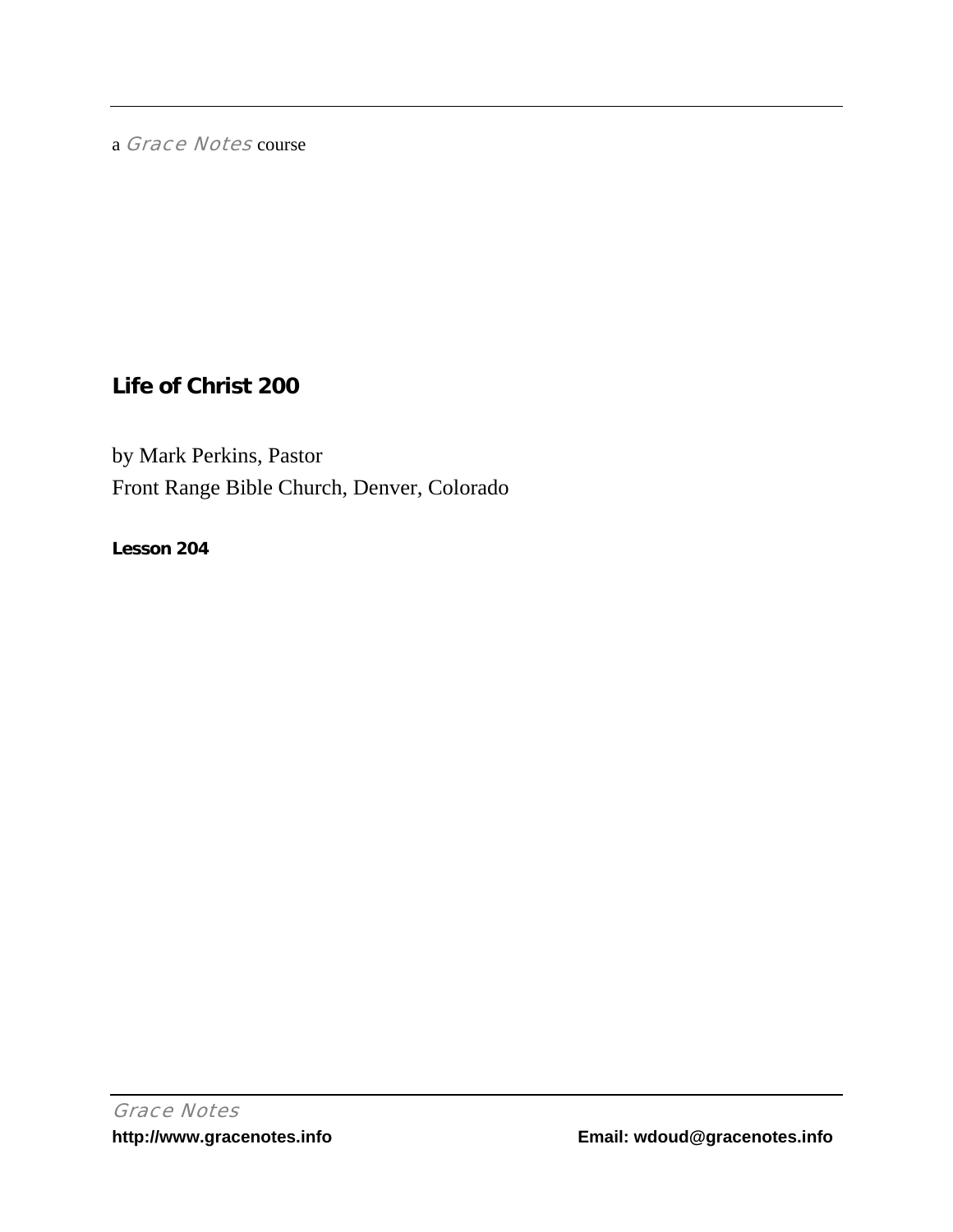## Life of Christ 204

### **Contents**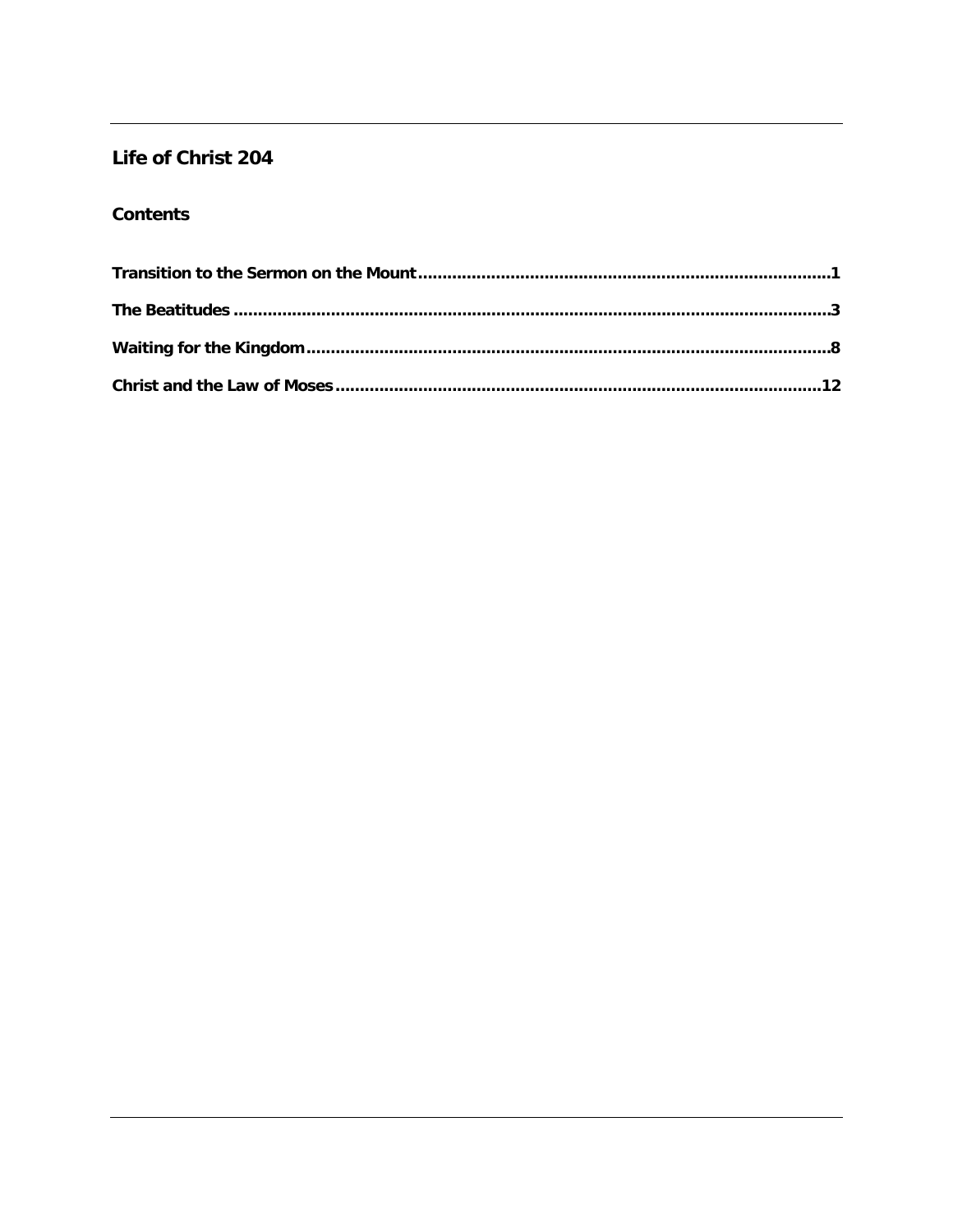#### <span id="page-2-0"></span>**Transition to the Sermon on the Mount**

Read Matthew 12:15-21

Read Mark 3:7-12

#### **Outline**

The geographical movement of Christ and His disciples.

The reason. "But Jesus, knowing [this],"

Jesus knew that the Pharisees and Herodians were trying to kill Him.

In fact, He knew this even before the grain field incident, as we have seen.

The movement. " withdrew from there to the sea with His disciples."

"There" is again undefined. We do not know the location of the grain field, nor do we know the position of the synagogue where the withered hand incident took place.

But we do know that Christ went with His disciples down the sea, and of course the sea is the Sea of Galilee. So, they are somewhere on the coast of the Sea of Galilee.

The attendant movement of His followers.

The following. "And a great multitude from Galilee followed;"

First, we have the fact of the following. They followed Him from Galilee and beyond Galilee.

And second, the reason, which was the usual reason - because He healed people.

Their places of origin. "and also from Judea, and from Jerusalem, and from Idumai, and [from] beyond the Jordan, and [from] the vicinity of Tyre and Sidon,"

Judea is the southern region of Israel. It was 50-75 miles from Judea to the Sea of Galilee. Our modern equivalent: two or three days' drive... 1500 miles.

Jerusalem is about sixty miles from the Sea of Galilee.

Idumai, or Idumaea was about 100 miles to the south, south even of Judea, or a good four days journey.

Beyond the Jordan is 30 to 60 miles to the southeast from the Sea of Galilee.

Tyre and Sidon lie about 30 and 40 miles to the northwest from the Sea of Galilee.

Conclusion: the people of the surrounding regions were coming from all over to see Christ and to receive His healing touch.

#### **The desperation of the multitude.**

The healings. "a great multitude hearing what great things that He was doing came to Him..." "...for He had healed them all,"

Although these two parts of the narrative are out of order, they are in the outline here to explain the motivation of the crowd.

Christ had healed some of them, and the word got out, and so they were coming from all over.

Mark says that "Christ healed them all." In other words, it was His current policy to heal every last one who came to Him. Christ did not heal every sick person in the region - only those who came to Him, and only those who came to Him at this time.

It was never the policy or intent to heal every human being of their physical ailments.

The chaotic reaction of the multitude. "in order that they might not press upon Him; for He had healed them all, so that as many as had afflictions fell upon him to cling to Him.

This is a very chaotic scene.

The people press in against Christ, the sick and afflicted falling upon Him and clinging to Him; hundreds and thousands of people falling and flailing and touching and grabbing and clinging.

In fact, it would not only be chaotic, but dangerous.

The necessity of physical separation. "And He told His disciples that a boat should stand ready for Him"

What a clever, Satanic plot. The people are so anxious to touch Him and cling to Him that they would kill Him in their frenzy.

So Christ very wisely told His disciples to keep a boat ready for Him, so that He can escape their clutches.

Technicality: it does not say that Christ actually got into the boat. Perhaps its presence was enough to settle down the crowd.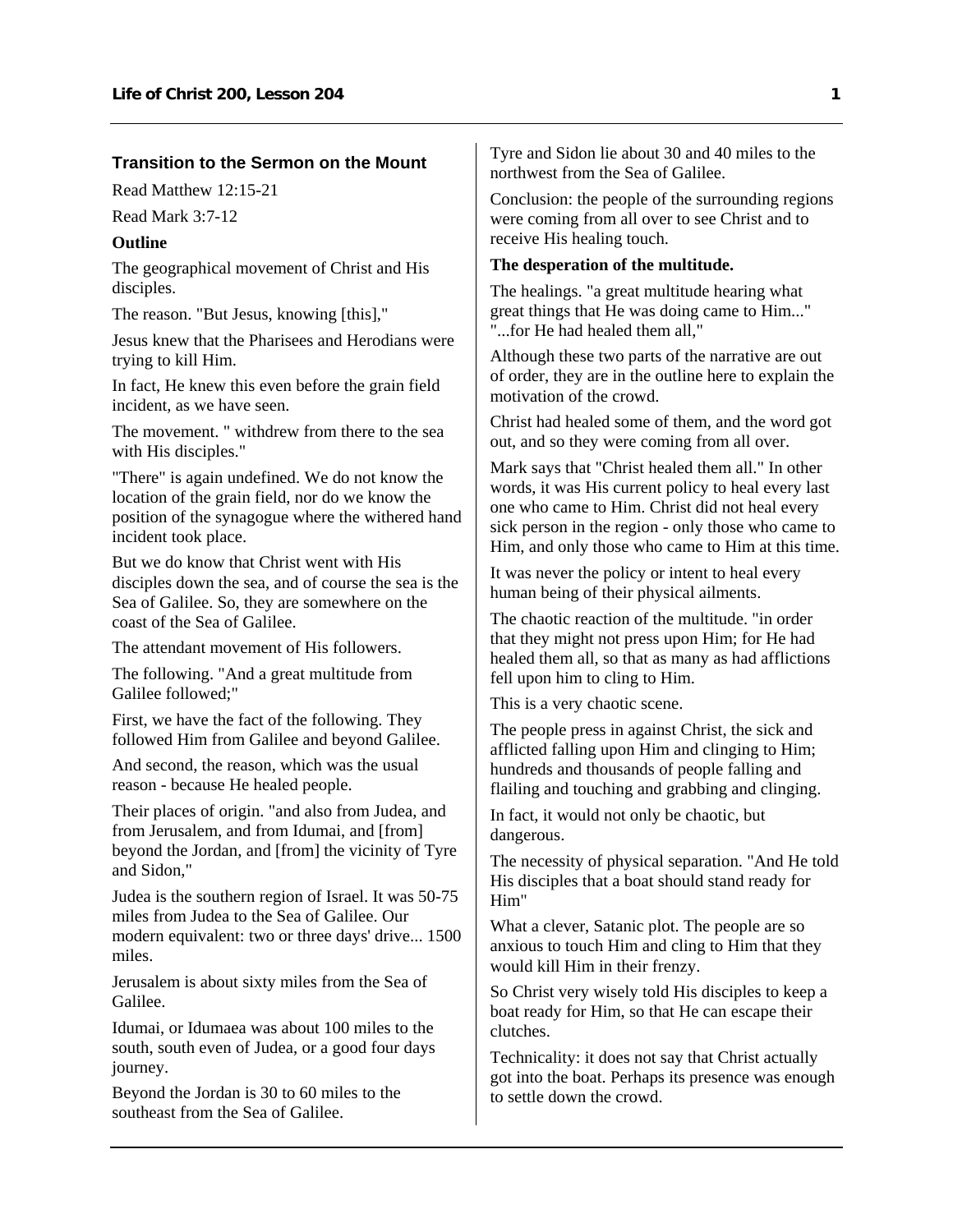The testimony of the unclean spirits. "And the unclean spirits, whenever they beheld Him, fell down before Him and cried out, saying, "You are the Son of God!"

"unclean spirits" is a synonym for demon possessed people. The spirits were not falling down before Him on their own, but instead they were causing the bodies that they occupied to do so.

The spirits were causing their hosts to cry out "You are the Son of God!" Now why would they do this?

The first possibility is that they feared a penalty which Christ could bring against them - namely, imprisonment in the abyss. And so their public declaration and movement could have been an attempt at avoiding this terrible imprisonment.

But, it is much more likely that they were trying to whip the crowd into a frenzy, and thus have Christ die by accident before He could properly introduce His kingdom.

Think: Christ has done many miraculous things, and His life has been full of wonder, but what word has He spoken of His kingdom?

The truth is, He is about to talk about His kingdom for the very first time, and it would be just the right time from Satan's point of view for Him to die.

Christ had no chance of anonymity here. The demons would draw attention to Him wherever He went... and at all times whipping up crowds to throng against Him and even endanger Him.

#### **The exhortation for silence**

"And He strongly exhorted them not to make Him known,"

This exhortation went out not only to the demons, but also to all that He healed.

The Greek verb is EPETIMESEN, which means to give strong honor or respect, and in a negative connotation to warn.

Here we may have a dual connotation: a warning against the fallen angels who were attempting to have Him killed by frenzy, and an exhortation against the people who pressed against Him.

The fulfillment of the prophecy of Isaiah. in order that the word [which came] through Isaiah the prophet might be fulfilled, saying, 'Behold, My Servant whom I have chosen; My Beloved in whom My soul is well-pleased; I will put My Spirit upon Him, And He shall proclaim justice to the Gentiles. He will not quarrel, nor cry out; nor will anyone in the streets hear His voice. A battered reed He will not break off, and a smoldering wick He will not snuff, until He casts out judgment for victory. And in His name the Gentiles will hope.'"

This quote is from Isaiah 42:1-4. You should note that Matthew paraphrases a good deal of it without compromising its essence.

Here is the quote from the New American Standard: "1 Behold, My Servant, whom I uphold; my chosen one in whom My soul delights. I have put My Spirit upon Him; He will bring forth justice to the nations. 2 He will not cry out or raise His voice, nor make His voice heard in the street. 3 A bruised reed He will not break, and a dimly burning wick He will not extinguish; He will faithfully bring forth justice. 4 He will not be disheartened or crushed, until He has established justice in the earth; and the coastlands will wait expectantly for His law."

The Septuagint translates this way: "1 I will come to the aid of Jacob Israel my servant. My chosen one - my soul delights in him. I have given my Spirit upon Him; He will lead out judgment to the Gentiles. 2 He will not cry out nor yell; nor will His voice be heard outside. 3 He will not crush a reed that has been crushed and he will not snuff a dimly burning wick - but - He will lead justice into truth. 4 He will take up and He will not be broken until He has established justice upon the earth. And the Gentiles will hope in His name."

First observation: this looks really tangled!

First simplification: Matthew did not take his quote from the Septuagint! Throw it out!

Second simplification: Matthew is simply paraphrasing the Hebrew text - there is no great need for an exact translation.

When you paraphrase a passage, you paint with broad strokes of the brush. You capture essence,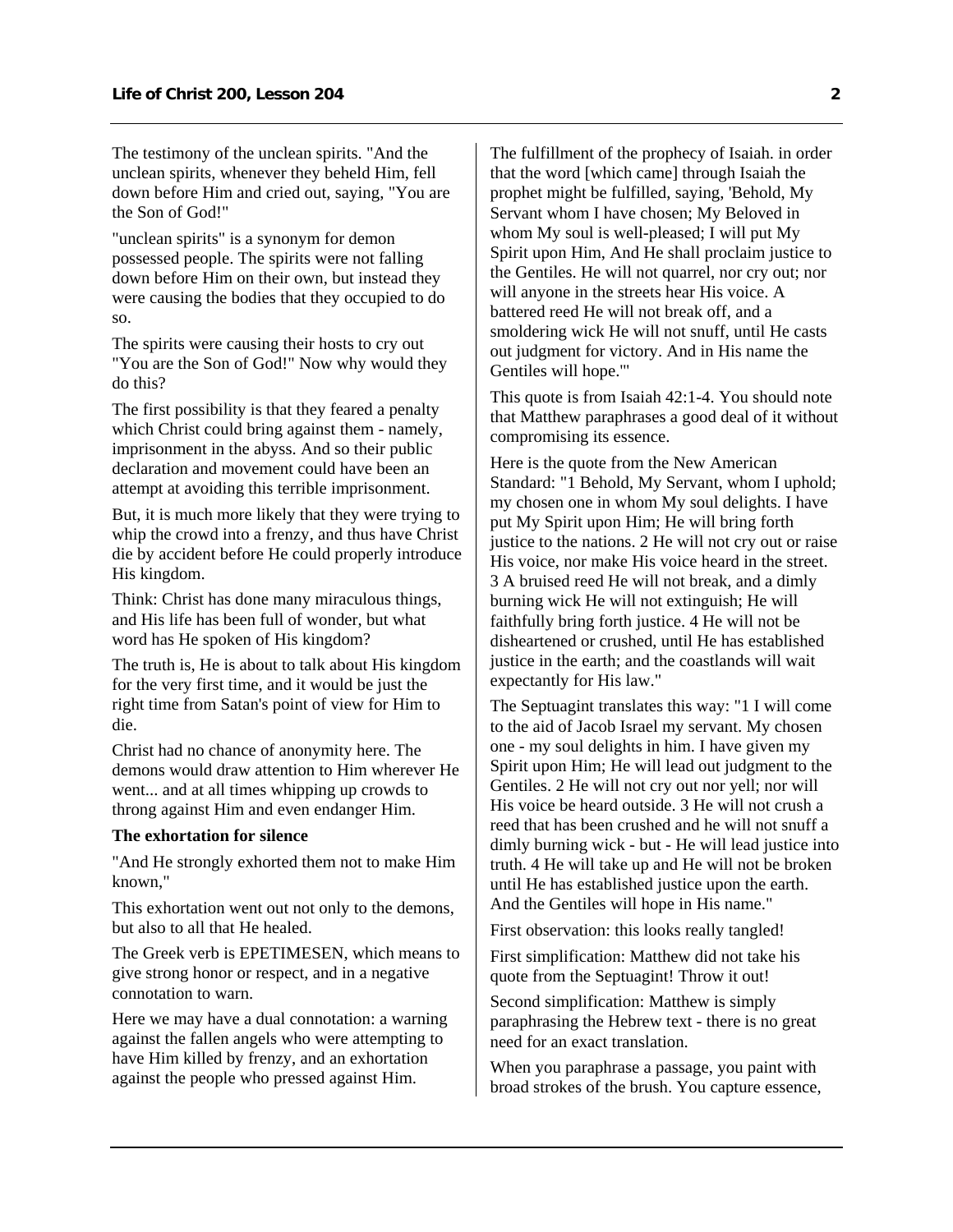<span id="page-4-0"></span>and not letter. Paraphrasing is the impressionism of translation.

Now, the impression that Matthew was attempting to give.

The impression has to do with the whole passage in Isaiah, else Matthew would have quoted it only in part.

This passage has been fulfilled in part at the baptism of Jesus Christ.

The voice from heaven said some of these things, and the Spirit descended in bodily form as a dove.

But the impression that Matthew attempts to give here does not have to do with the events at Christ's baptism.

The impression does not have to do with the Gentiles, for Matthew does not include them in his narrative.

The impression has to do with the silence that Christ requires of the crowds (but not necessarily of the demons).

Here it is: Christ will make no ripple or wave on the face of the earth until He casts out judgment for victory.

The picture in the Greek is that of an exchange of judgment for victory. This can only be the cross.

So, Isaiah 42:1-4 predicts that the Messiah will make no violent moves until He has paid for the sins of man.

You will notice that anything within the integrity of God will be allowed after the atonement.

Christ does not want the approbation, and He really cannot truly have it anyway until after the atonement.

Remember what Christ will do at the second advent. With a shout, with the voice of the archangel! 10. This was a common critique of the Jews - that Christ did not make a big splash when He came.

Distinctions on the policy of non-violence.

This policy applies to every aspect of Christ's life.

This policy is restricted to the incarnation only.

This policy is a dispensational constant for evangelization.

This policy does not apply in matters of divine establishment for the church age.

The United States is a Gentile client nation, and the Laws of Divine Establishment should apply.

Luke 21:24: "...and Jerusalem will be trampled under foot by the Gentiles until the times of the Gentiles be fulfilled."

The context is the Olivet discourse, where Christ told His disciples of the things to come.

If you remember from the fig tree special, this discourse makes some generalizations about the church age before it gets to the specific predictions of the tribulation.

A part of the discourse not contained in Matthew 24 is that part which deals with the destruction of Jerusalem and the rule of the Gentiles.

Luke covers this in chapter 21, verses 20-24 of his gospel.

Christ indicates that the church age will be characterized by Gentile dominance.

The laws of Divine Establishment are outlined in codices 1 and 3 of the Mosaic Law.

Codex 1 is the freedom code, or the 10 commandments.

Codex 3 is the establishment code, and is set forth in Lev 11-20 and Exodus 21:1-23:9.

The spiritual code, which is codex 2 of the Mosaic Law, is not a requirement for the client nation. It is set forth in Lev 1-8, 21-25, and Exodus 25-40.

Summary: because Christ does not rule the planet during the church age, the Laws of Divine Establishment apply to Gentile nations. The nation which heeds these laws is a 'client' nation.

And, there are many indications from the epistles that the LDE are brought forward into the church age. Romans 1; 1 Tim 1:8-10.

#### **The Beatitudes**

Beatitudes Quick Review

The first blessing: "Blessed are the poor in spirit, because theirs is the Kingdom of God."

And, there is something quite significant here: even though you may be a believer, you are still poor in spirit! Many believers have a terrible time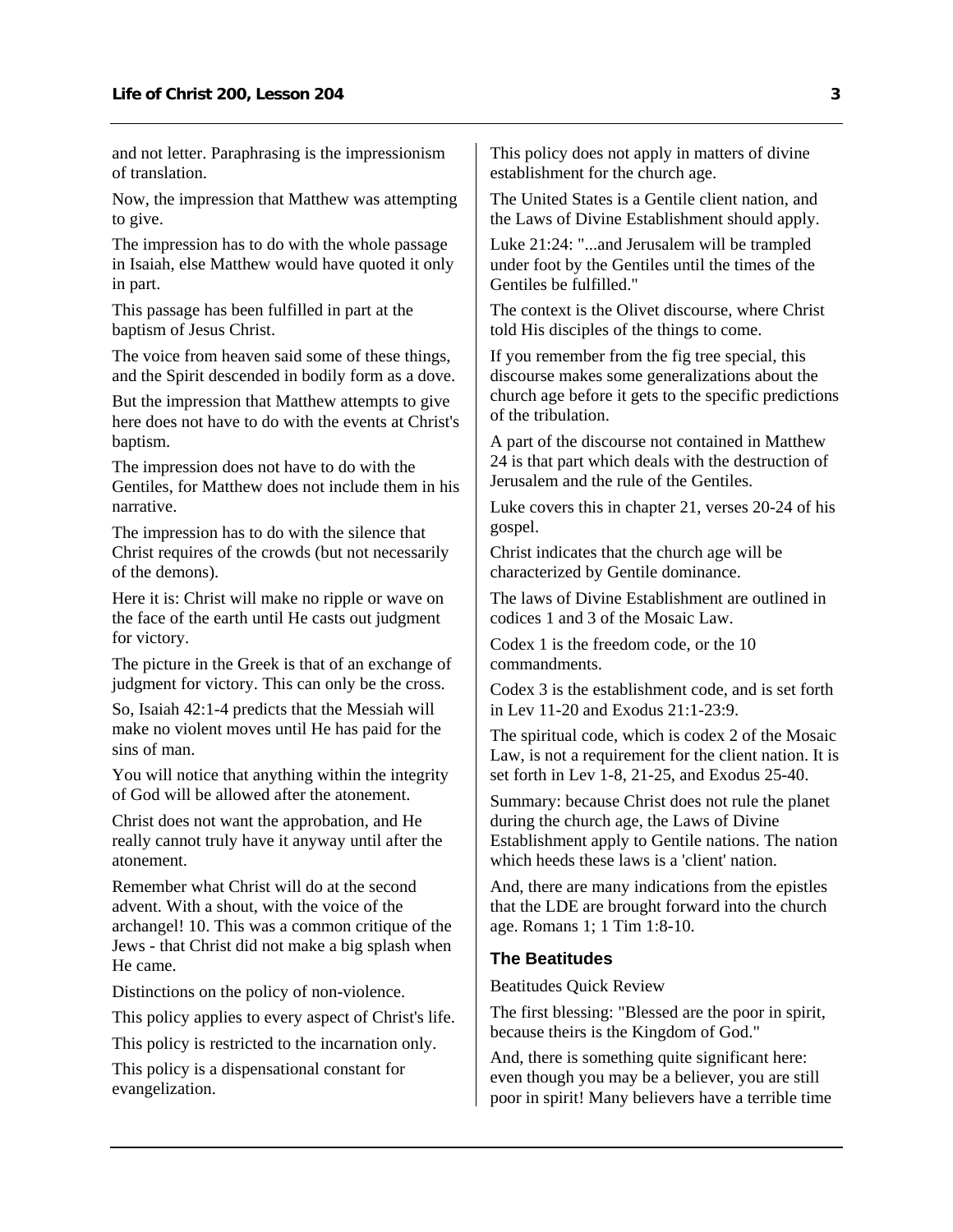with this concept, because they fail to understand that this sermon assumes residence in the kingdom.

Now, this is truly a remarkable statement! You have no power, and yet the kingdom of heaven belongs to you! But you can see that this is a fantastic introductory statement. This is the wisest thing that you can say to a new believer - just the simple fact that they are poor in spirit - whether they like it or not, whether they acknowledge it or not.

And, this is a blessing from God regardless of whether it is enjoyed.

This is not something you obtain by being humble; it is your estate regardless of your attitude.

Furthermore, this is a remarkable statement because it holds in view the doctrine of eternal security. You have the kingdom of heaven in spite of your lack of merit!

Therefore the first blessing to the one in the kingdom is eternal security.

The second blessing: "Blessed are they who mourn, because they will be comforted."

There are two ways to take the mourning: in the literal sense of mourning for some loved one that is lost; in the figurative sense of mourning over lost fellowship with God.

Now let's turn to mourning. Mourning due to the loss of fellowship is a fairly common Biblical theme.

Psalm 30: 1 I will extol You, O Lord, for You have lifted me up, and have not let my enemies rejoice over me. 2 O Lord my god, I cried to You for help, and You healed me. 3 O Lord, You have brought up my soul from Sheol; You have kept me alive, that I should not go down to the pit. 4 Sing praise to the Lord, you His godly ones, and give thanks to His holy name. 5 For His anger is but for a moment, His favor is for a lifetime; weeping may last for the night, but a shout of joy comes in the morning... 10 Hear, O Lord, and be gracious to me; O lord, be my helper. 11 You have turned for me my mourning into dancing; You have loosed my sackcloth and girded me with gladness. 12 That my soul may sing praise to You, and not be

silent. O Lord my God, I will give thanks to You forever.

Psalm 38:1-8: "1 O Lord rebuke me not in Your wrath; and chasten me not in Your burning anger. 2 For Your arrows have sunk deep into me, and Your hand has pressed down on me. 3 There is no soundness in my flesh because of Your indignation; there is no health in my bones because of my sin. 4 For my iniquities are gone over my head; as a heavy burden the weigh too much for me. 5 My wounds grow foul and fester because of my folly. 6 I am bent over and greatly bowed down; I go mourning all day long. 7 For my loins are filled with burning; and there is no soundness in my flesh. 8 I am benumbed and badly crushed; I groan because of the agitation of my heart."

Isaiah 61:1-3 connects mourning and the atonement, "The Spirit of the Lord God is upon me, because the Lord has anointed me to bring good news to the afflicted; He has sent me to bind up the brokenhearted, to proclaim liberty to captives, and freedom to prisoners; 2 to proclaim the favorable year of the Lord, and the day of vengeance of our God; to comfort all who mourn, 3 to grant those who mourn in Zion, giving them a garland instead of ashes, the oil of gladness instead of mourning, the mantle of praise instead of a spirit of fainting. So they will be called oaks of righteousness, the planting of the lord, that he may be glorified."

2 Corinthians 7:9-13 makes a very direct connection between sin and grief. This passage seems almost as if Paul intended to clarify our beatitude. "I now rejoice, not that you were made sorrowful, but that you were made sorrowful to the point of repentance; for you were made sorrowful according to the will God, in order that you might not suffer loss in anything through us. For the sorrow that is according to the will of God produces a repentance without regret, leading to salvation; but the sorrow of the world produces death. For behold what earnestness this very thing, this godly sorrow, has produced in you: what vindication of yourselves, what indignation, what fear, what longing, what zeal, what avenging of wrong! In everything you demonstrated yourselves to be innocent in the matter. So although I wrote to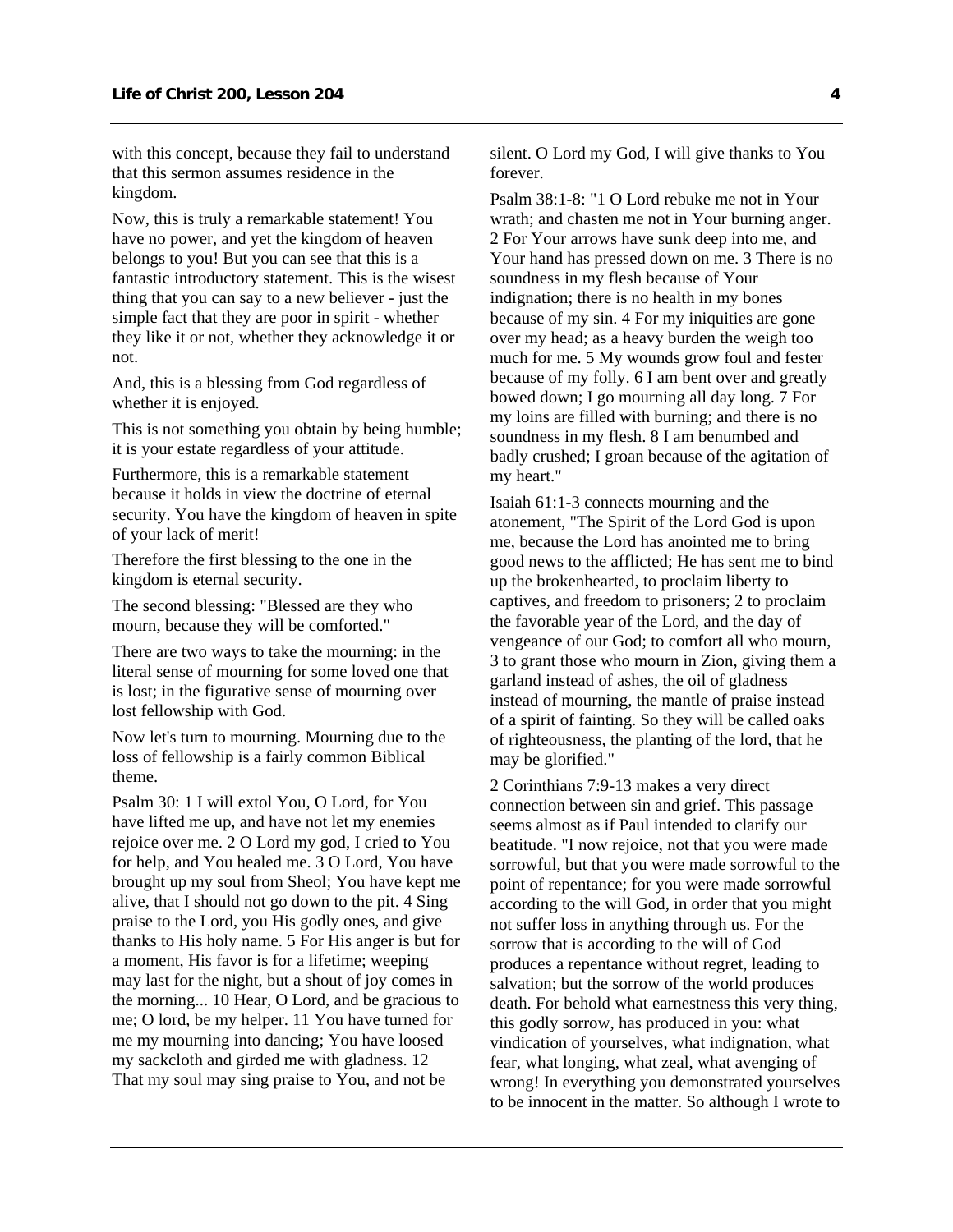you it was not for the sake of the offender, nor for the sake of the one offended, but that your earnestness on our behalf might be made known to you in the sight of God. For this reason we have been comforted."

Conclusion:

Emotion is NEVER to be a criteria for thought or action.

Emotion should ALWAYS remain subordinate to thought.

Motivation is a system of thought which leads to action.

Sin puts you out of fellowship with God, and God the Holy Spirit.

While you are out of fellowship, God inflicts varying degrees and categories of suffering on your person.

These sufferings cause mental dissonance, and God designs them to get you to wake up.

Once you understand that you are out of fellowship, and that you are receiving divine discipline, your period of mourning begins.

Mourning over sin is a complex of thought about the sin that includes:

The perception of pain over the loss of fellowship.

The perception of pain because of the divine discipline.

The mental mourning over sin then should naturally invoke emotional response in the form of sadness, or mourning.

This complex of thought and subordinate emotion naturally moves the believer toward confession, and this is the intent of God.

Therefore, mourning is a blessing from God, for it brings comfort in the restoration of fellowship. The comfort comes from the comforter, who is God the Holy Spirit.

There is woe to those who laugh, because if they laugh at divine discipline, and while they are out of fellowship they will have little motive to confess. Hebrews 12:5, "and you have forgotten the exhortation which is addressed to you as sons, 'My son, do not regard lightly the discipline of the Lord, nor faint when you are reproved by Him;'"

Mourning and feelings of guilt after the restoration of fellowship are illegitimate, and should be all left behind.

The third blessing: "Blessed are the humble, because they will inherit the earth."

This really denotes the ability to solve problems without violence or angry reaction - but to solve the problems really and truly through the use of Bible Doctrine in the Soul.

Therefore this meekness really brings the idea of doctrinal problem solving, and reliance on the truth vs. reliance on human viewpoint solutions.

And therefore, there really is the connotation of doctrinal orientation vs. human viewpoint orientation.

It brings the inheritance of the earth.

Inheriting the earth while Satan rules it is no prize. It is not about that.

Neither does being meek bring in the millennium there is nothing that we can do to accomplish what only Christ can.

Therefore, this is about the inheritance of the earth during the millennium, an inheritance based on the death of Christ.

The fourth blessing, "Blessed are they who hunger and thirst for righteousness, because they will be filled."

The words for hunger and thirst are pretty standard here - exactly what we understand them to be in the English, with little or no extra emphasis.

This blessing works as a companion to the "poor in spirit". It is the realization of that very state.

No person in this world has righteousness in an of him or her self. That is the essence of being spiritually helpless. The one who hungers and thirsts after righteousness has realized this, and thus seeks righteousness in God.

This is about positive volition, and even quite a bit about doctrinal dependence.

There are two righteousnesses related to Jesus Christ.

The first is the righteousness which He produced on the cross, and which is imputed to us at the moment that we believe in Him. Rom 5:18, "So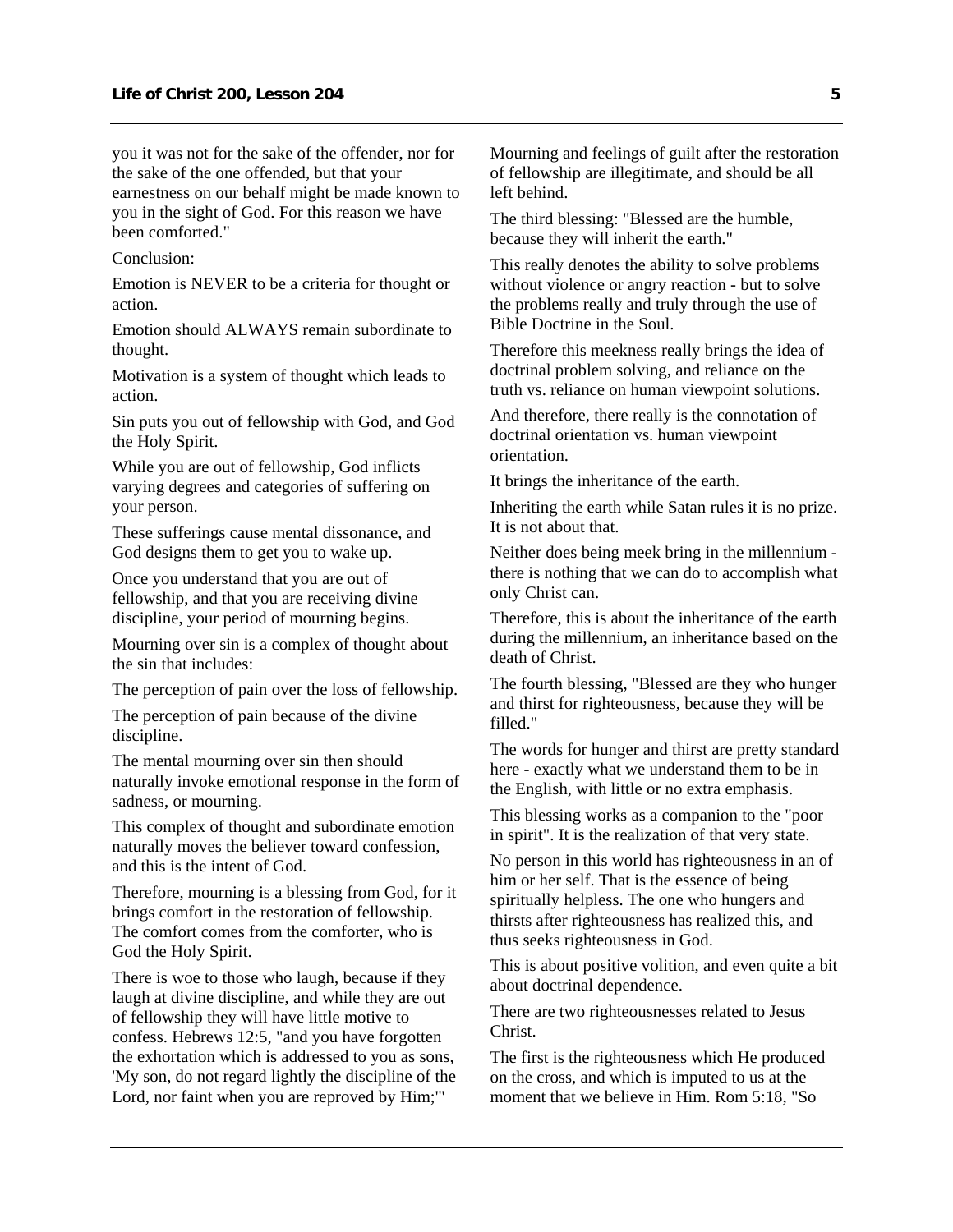then as through one transgression there resulted condemnation to all men, even so through one act of righteousness there resulted justification of [eternal] life to all men."

The second righteousness is that which comes through the study of the word of God.

2 Timothy 3:16, "All Scripture is inspired by God and profitable for teaching, for reproof, for correction, for training in righteousness."

1 Corinthians 2:16, "For who has known the mind of the Lord, that he should instruct Him? But we have the mind of Christ."

This beatitude concentrates on the second righteousness. This is a righteousness which can only come through faith perception.

Hunger and thirst are very excellent metaphors for positive volition, because they convey need, as opposed to simple desire.

Hungering and thirsting for righteousness is a simple honesty with self about a spiritual need. It is the need for Divine viewpoint thinking.

Hungering and thirsting for righteousness leads to fulfillment. God is 100% faithful to positive volition.

10. The fulfilling that comes from knowing the word of God is a great blessing in itself. To be filled to the point of overflowing is truly great.

11. Being filled with the Word of God means:

Knowing God - the greatest person you will ever know.

Being able to resist temptation more effectively.

Being able to reduce the impact of sin in your life.

Understanding your destiny in Christ for this life and the next.

Tapping into a great portfolio of blessing for this life and the next.

Adding meaning to every blessing and understanding to every category of suffering.

The development of an invincible Spiritual self esteem.

Becoming the recipient of Divine personal love.

Being able to solve life's problems through doctrine, and not reaction.

15. Therefore, this is a fantastic blessing indeed.

The fifth blessing: "Blessed are the merciful, because they will be shown mercy."

All of the actions of God are done without conditions.

Unlimited atonement is an expression of Divine mercy, 1 John 2:2, "He is the atoning sacrifice for our sins, and not only for ours but also for the sins of the whole world."

Eternal security is an expression of Divine mercy, 1 John 3:1a, "How great is the love the Father has lavished on us, that we should be called children of God! And that is what we are!"

The life and death of Jesus Christ are the ultimate testimony of the love of God.

An extension of your life is often an expression of mercy, so that you may have another chance to use your volition responsibly.

The merciful of the tribulation will be shown mercy in the preservation of their human lives in the tribulation. In fact, human mercy as expressed in charity is very much a measure of Christian maturity during the millennium.

The sixth blessing: "Blessed are the pure in heart, because they will see God."

Almost anyone can appear to be pure. This is not a great accomplishment. But those who are privately and mentally pure are another category entirely.

Why is anyone pure in heart? It only because they are in fellowship with God. No one is righteous no one at all. We can only be pure in heart because of the ability of God to cleanse us from all unrighteousness.

Pure in heart does not refer to spiritual maturity, but rather the state of being in fellowship and cleansed from all sins.

Putting the word in your heart causes personal purity related to spiritual maturity.

Purity of heart is a requirement for prayer, 2 Tim 2:22, "Now flee from youthful lusts, and pursue righteousness, faith, love, and peace, with those who call on the Lord from a pure heart."

Summary of Biblical references to maturity.

Purity may refer to the status of spiritual maturity.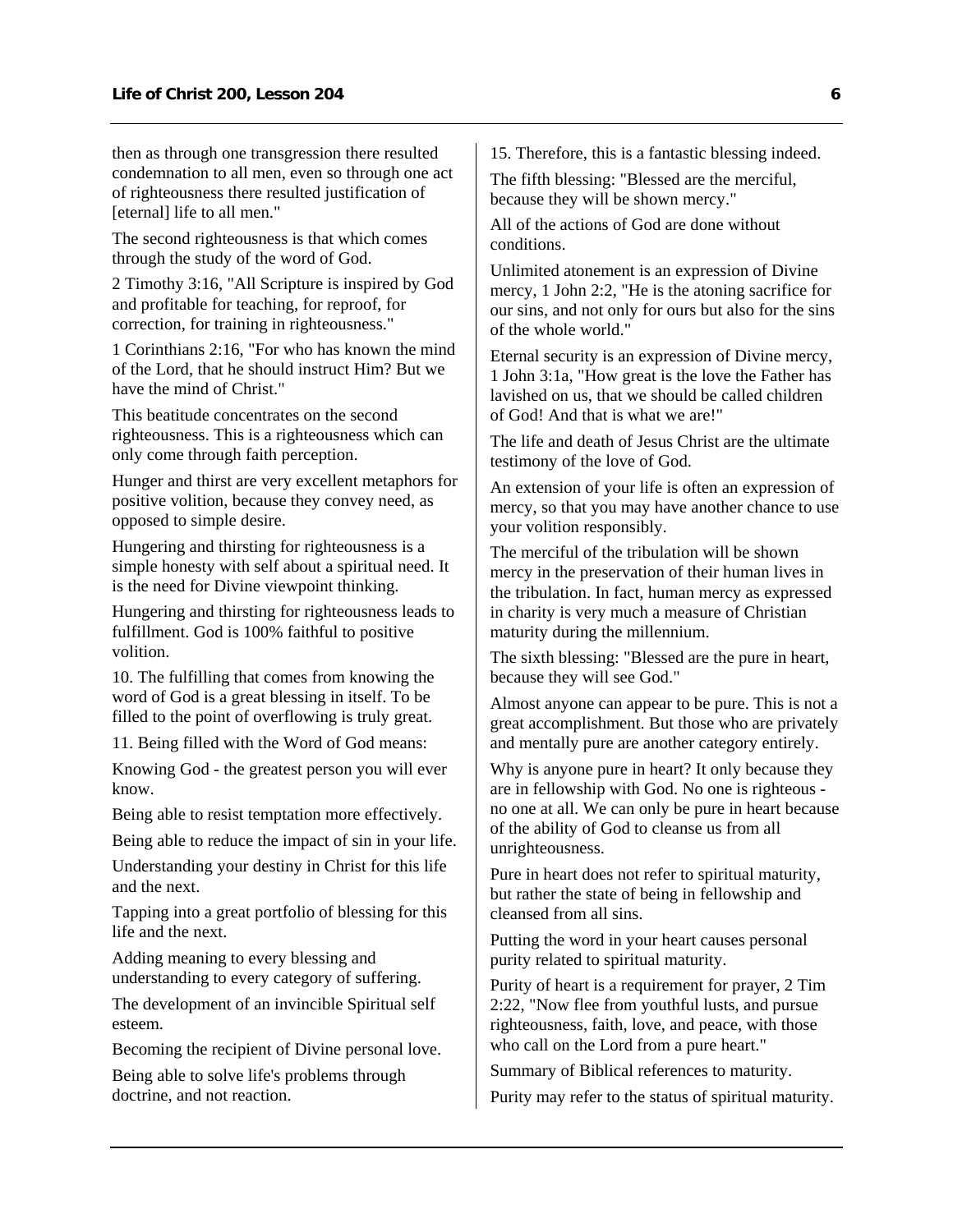Purity may also refer to the temporal state of being in fellowship with God.

The only extra context we have is the blessing which attends the state. And the blessing is that the pure in heart will see God. "will see God" is the future indicative of OPSONTAI with the simple accusative case of THEON .

So, those who are pure in heart now will see God in the future.

Observation: this future may be in one minute or it may extend to the tribulation, the millennium, or even into eternity.

OPSONTAI however, is from the verb HORAO, and this verb designates a category of sight that goes beyond on the literal to the figurative. It is seeing God in the figurative sense, and thus what can only be seen through the Word of God.

Question: do you have to be pure in heart before you can become pure in heart? In other words, it is very important to separate the idea of fellowship from the idea of maturity. Both derive from purity, but they are quite distinct from one another.

Conclusion: this purity of heart is the fellowship which comes from the confession of sin. Thus a connection exists between this and the second beatitude, that to "they who mourn".

Blessed are they who mourn, because they will be comforted [and thus become pure in heart]; blessed are the pure in heart, because they will see God. There is a definite string of blessings here, one balanced on the other.

Purity of heart is the status of being in fellowship with God. It is only while you are in fellowship that you can learn and apply most doctrines.

The seventh blessing: "Blessed are the peacemakers, because they will be called sons of God<sup>"</sup>

The interpretation of the term is somewhat more difficult. We will begin with the meaning of the word itself.

This is the only place in the Bible where this noun occurs. Its corresponding verb appears in Colossians 1:20.

"For it was the Father's good pleasure for all the fullness to dwell in Him, and through Him to

reconcile all things to Himself, having made peace through the blood of His cross; through Him, I say, whether things on earth or things in heaven."

Christ is the peacemaker through the blood of His cross. Therefore, Paul connects the word to the doctrine of reconciliation.

Christ was the peacemaker through His fantastic victory on the cross. He founded that victory on His non-violent policy for the incarnation.

However, at the second advent, Christ will make peace through His great military victory at the battle of Armageddon. That will be peace through violent means.

If Christ is the peacemaker through the reconciliation, then certainly we are whenever we introduce others to that same reconciliation.

So, peacemakers are purveyors of the gospel.

The peacemakers will be called the sons of God.

And so it comes to this: that this is a special reward for those who lived or will live in any of the dispensations related to Israel.

12. A person's name held great significance in Biblical times - probably more so than it does today.

13. And to gain a new title, given by God Himself, would be significant indeed.

14. To hold the same title as God the Son is truly a fantastic complement. Peacemakers having the same title as THE peacemaker has a certain poetic symmetry to it.

The eighth blessing and its explanation: " Blessed are those who have been persecuted for the sake of righteousness, because theirs is the Kingdom of Heaven. You are blessed whenever they insult you and persecute you, and whenever they ostracize you and they insult you and cast down your name as evil falsely for my sake. Rejoice and exult and leap wildly, because your reward is great in heaven; for in the same way they persecuted the prophets who were before you."

Conclusion: you may be persecuted for two reasons: because you are a Christian, and because you are a mature Christian.

The blessing for this is the kingdom of heaven. This seems curious at first, because the same is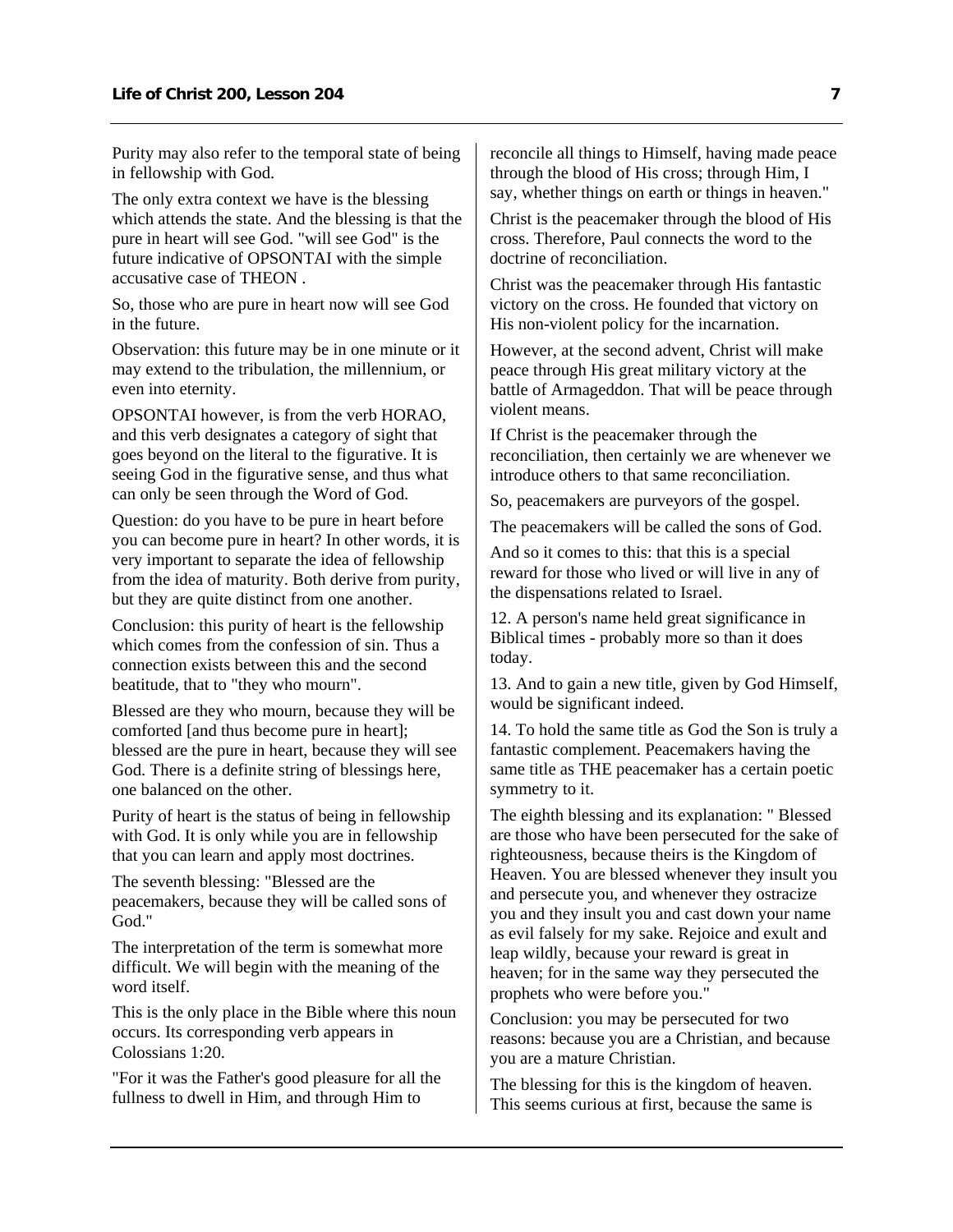<span id="page-9-0"></span>awarded the poor in spirit no matter what they might do.

However, there is a contrast. In the first beatitude the emphasis lay on eternal security. In this last one it is on eternity, period.

Next comes the explanation. It begins with the phrase "you are blessed".

Then comes a command that is predicated on the persecution. "Rejoice and exult and leap wildly, because your reward is great in heaven; for in the same way they persecuted the prophets who were before you."

The second pairing of verbs has to do with wild rejoicing. Matthew's verb concentrates more on verbal expression, while Luke's on physical expression. They both describe an ecstatic kind of rejoicing - the kind that you see when you win the world series.

The reason for the rejoicing is the reward in heaven that waits for those who endure undeserved suffering.

Undeserved suffering leads to great reward in heaven.

And, therefore Christ commands His hearers to rejoice when they encounter it.

#### **Waiting for the Kingdom**

The Present Responsibility of Those Who Wait for the Kingdom

Matthew 5:13-16

Translation: "13 You are the salt of the earth; but if the salt becomes foolish, how will it be salty? It is useful for nothing further except when cast outside to be trampled by men. 14 You are the light of the world. A city is not able to hide while laying on a hill; 15 nor do they light a lamp and put it under the peck-measure, but they put it on the lampstand, and it illuminates all that is in the house. 16 So let your light shine before men, so that they might behold your good works and glorify your Father Who is in heaven."

Outline.

The principle of salt, v.13.

The identification of the hearers with salt.

The application of salt to witnessing.

The loss of saltiness due to foolishness.

The uselessness of saltless salt.

The principle of light, vv.14-16.

The identification of the hearers with light, v.14a.

The unhideability principle, v.14b.

The foolishness of lighting and hiding, v.15a.

The usefulness of the fully exposed light, v.15b.

The application to the hearers, v.16.

Exegesis.

This passage is not all what you might think, for it poses a dispensational variable exclusive to the dispensation of the hypostatic union.

Although there is a lot of application into the church age believer's life, you should know from the top that the church age believer has more.

Distinctions.

The Dispensation of Israel concentrated on corporate witnessing. The nation itself was the prime element of light to the world. There are only a couple of notable exceptions like Jonah.

The Dispensation of the Hypostatic Union required individual participation in the internal mission of witnessing to unbelieving Israel. But the followers of Christ also had an ambassadorial function to the whole world of unbelievers.

The Dispensation of the Church requires individual participation in the external mission of witnessing to the unbelieving world. Since this is an external mission, the Bible calls the church age believer an ambassador, 2 Corinthians 5:20.

During the church age, any organization or nation built on strong establishment principles and with a strong missionary movement will have an excellent corporate witness without even trying.

However, the responsibility of personal evangelism lies heavily on the individual, and functions entirely apart from the corporate witness.

Therefore the techniques of personal evangelism set forth in this passage apply equally to church age believers.

This was a difficult time for personal evangelism.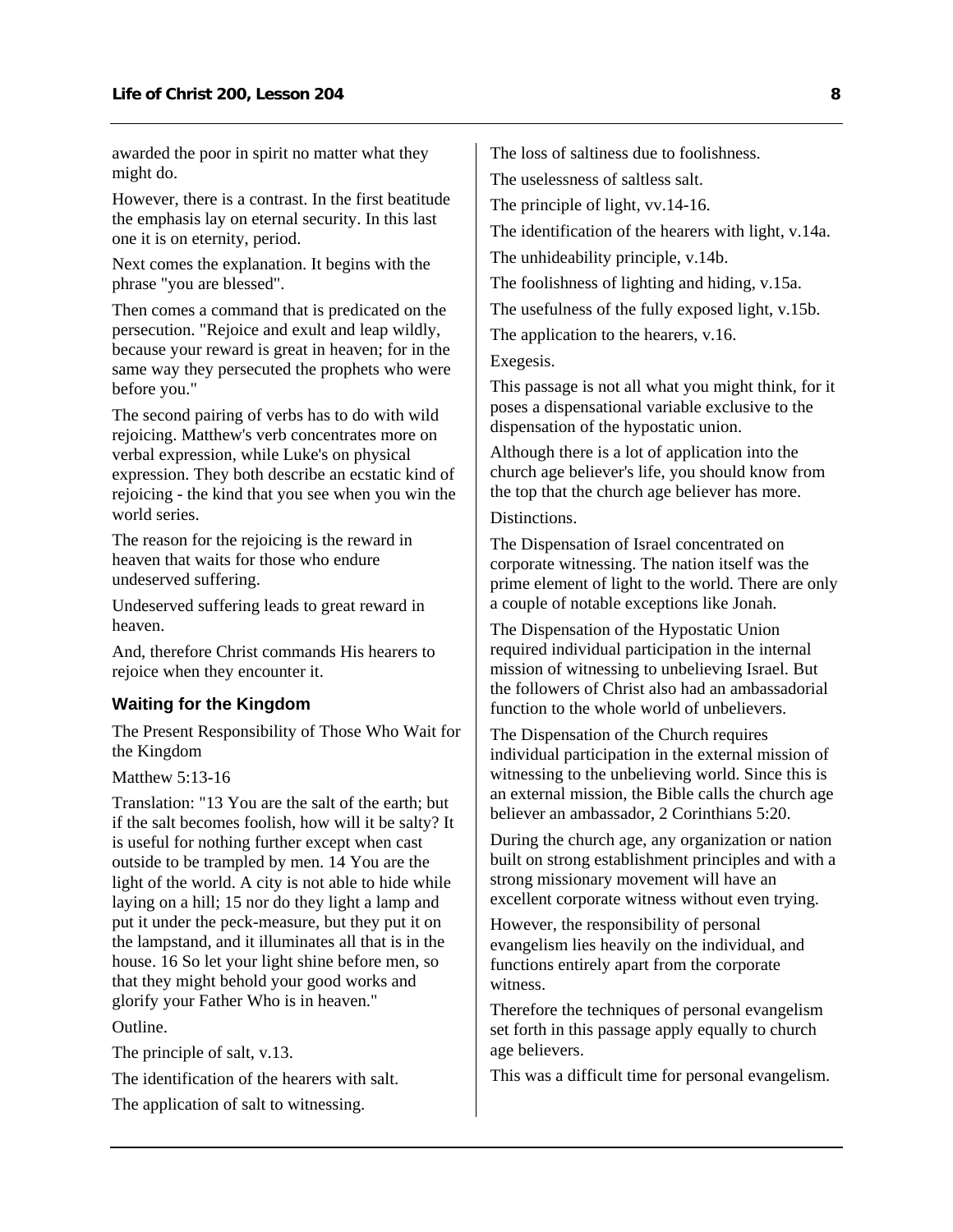Evangelism of the Jews was very difficult because of the stranglehold of the legalistic Pharisees.

Evangelism of the Gentiles was very difficult because of the national pride of Rome and the insidious idolatry of the time.

It is important to observe that Christ does not introduce the subject of personal evangelism until after He has fully covered the plan of God.

Witnessing is not the plan of God for any believer.

Witnessing has its proper place as the natural outgrowth of the fulfillment of the plan of God, and the believer's love for God.

Witnessing becomes more effective because of spiritual growth.

Witnessing can be a roundabout motivation for spiritual growth.

The principle of salt, v.13.

Christ first identifies His hearers with salt. "You are the salt of the earth." Remember that His hearers are the inner circle of His disciples, and therefore this comparison is restricted to members of the kingdom of God alone.

They are identified with salt, and also their comparison with it is extended to the earth.

The word GEN translates 'earth'. Although it may denote 'Israel' at times, it does not in this context. The other times that Christ employs GEN in this sermon, it is always in the sense of the entire planet.

They are the salt which belongs to the whole earth, and more specifically the people on it.

Now salt has some natural connotations, and some Biblical connotations. We will combine the two before we go on with the passage.

Salt had three useful purposes in the ancient near east.

It preserved food. Since they lived before the age of refrigeration, and far from any usable ice, they had to preserve their foods by other means. Salt was the answer to this need.

It seasoned food. Salt adds a great deal of seasoning to almost any food. Even many dessert recipes contain significant amount of salt.

It served as a fertilizer. Many fertilizers contain salt as a major ingredient.

We find a fourth purpose in the modern world: traction for roads. It was not needed in ice-free Israel.

Salt was a part of the ritual plan for Israel, Leviticus 2:13, "Every grain offering of yours, moreover, you shall season with salt, so that the salt of the covenant of your God shall not be lacking from your grain offering; with all your offerings you shall offer salt."

Numbers 18:19 provides the interpretation for the inclusion of salt in the Levitical offerings, "All the offerings of the holy gifts, which the sons of Israel offer to the Lord, I have given to you and your sons and your daughters with you, as a perpetual allotment. It is an everlasting covenant of salt before the Lord to you and your descendants with you."

Obviously, the preservative power of salt is emphasized in this covenant.

Salt therefore represents the faithfulness and integrity of God in standing behind His covenants with Israel.

2. 2 Chronicles 13:5 confirms this very thing, "Do you not know that the Lord God of Israel gave the rule over Israel forever to David and his sons by a covenant of salt?"

Christ uses the term twice in Mark 9:49-50, "For everyone will be salted with fire. Salt is good; but if the salt becomes unsalty, with what will you make it salty again? Have salt in yourselves, and be at peace with one another."

Salted with fire is a reference to salt as a seasoning. Salted with fire refers to undeserved suffering for blessing. Undeserved suffering seasons the believer - i.e., makes him better.

The second use is a reference to doctrine as a seasoning in the heart of the believer. Only doctrine can cause unity among Christians.

Paul also uses it in Colossians 4:6 as a symbol for seasoning, "Let your speech always be with grace, seasoned, as it were, with salt, so that you may know how you should respond to each person."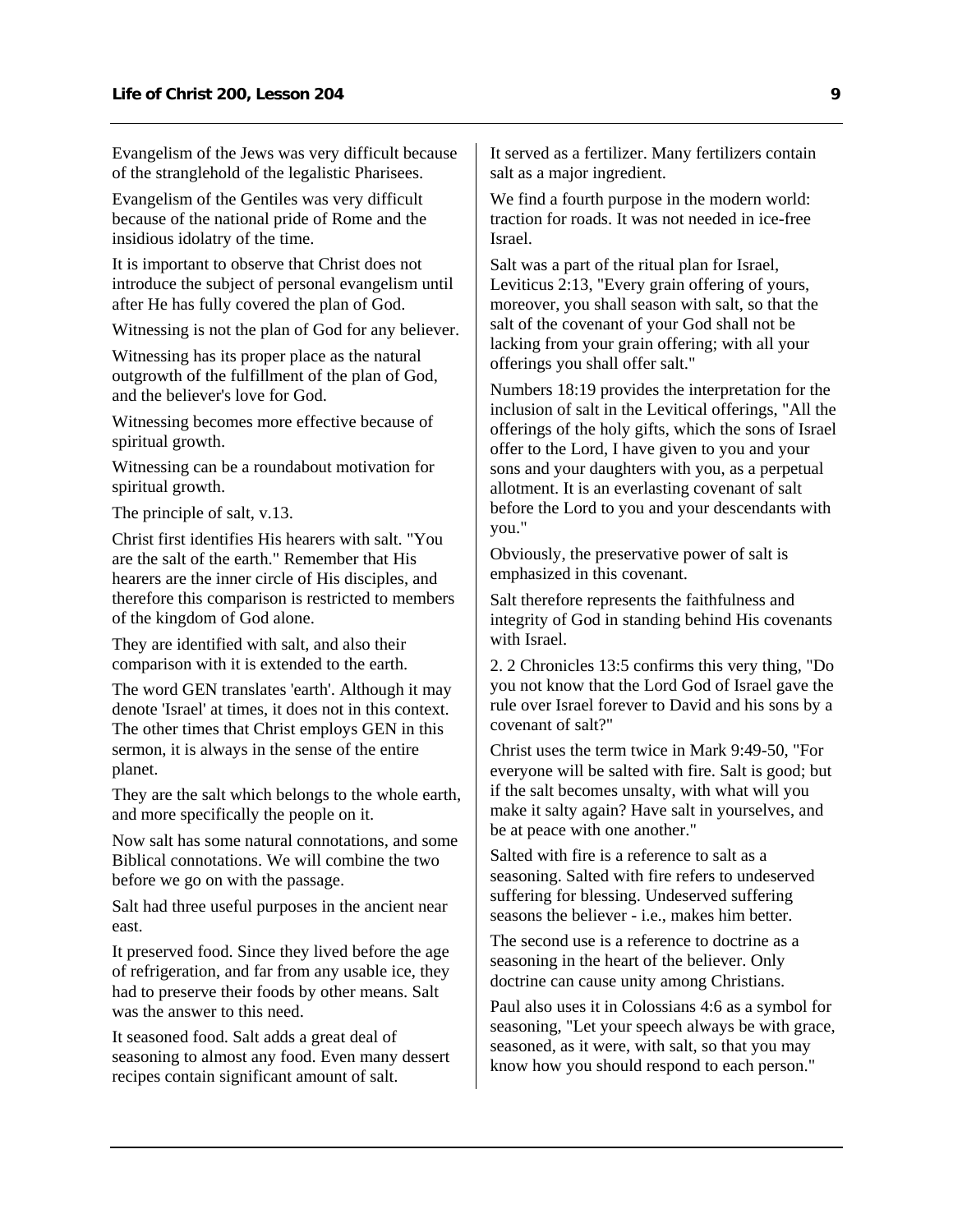Salt represents the tailoring of the words of the personal evangelist, so that each time the gospel is given it is unique.

This method is far superior to the dissemination of gospel tracts, because the message is personalized, and accounts for whatever the individual may need to hear as a part of the presentation.

Now when Christ told His hearers that they were the salt of the earth, He meant that they were the seasoning for it. Their spreading of the Gospel would bring good to their country, and to the whole world.

Now Christ continues: "but if the salt becomes foolish, how will it be salty? It is useful for nothing further except when cast outside to be trampled by men."

That's right. Christ said foolish. This is the only reference in all of ancient Greek literature up to that time where the verb MORAINO describes a loss of flavor.

There is a reason. Christ wanted to make a connection between cosmic involvement for the believer and his loss of seasoning power.

Therefore Christ depicts the loss of seasoning power with the verb which means 'foolish'.

Your involvement in the cosmic system (Satan's domain) destroys your effectiveness in personal evangelism.

The translation is very precise on that point: "if the believer becomes foolish, how will he be effective in personal evangelism?"

It is noteworthy to point out that the word 'again' does not appear in the original Greek. Although it is often included in English translations, it skews the meaning of the passage.

Christ is saying precisely this: that your residence in the cosmic system temporarily destroys your Christian witness. You do not have the ability to recall doctrine for the purpose of evangelization.

Christ is not saying anything at all about recovery from the cosmic system, or the lasting effects of cosmic involvement on personal evangelism.

Note this: when you recover from sin through confession, your ability to give the gospel is completely restored.

If you have gone a long time in the cosmic system, your arsenal of doctrines may be well depleted or quite stale, and that also lends itself to weakness; but! God the Holy Spirit is the power factor in evangelism through His common grace ministry, and therefore there is no lack of power in your evangelization.

You are therefore useless to God in the realm of personal evangelism when you are out of fellowship.

The principle of light, vv.14-16.

Christ begins this passage in the same way as He did the preceding: He identifies His hearers with the inanimate object of His illustration.

So, His listeners are light. The direct association of the two technically makes this a metaphor.

Furthermore, they are the light of the world. He employs the noun KOSMOU as a synonym for GES. This noun still depicts the entire world, and is definitely not restricted to just Israel.

There is one significant reference to light in the Mosaic Law: it is the golden lampstand.

Materials: It was made of pure gold.

Description.

It was on the South side of the Holy place.

It was identical to the modern menorah. It had a main shaft which had on each side three projecting branches.

It had a system of oil-holding cups, which were under each of the lamps. These cups were shaped like almond blossoms and buds.

Even the wick trimmers and trays were made of pure gold.

Use.

The lampstand was used to light the Holy place.

The incense altar, and the table of showbread were lit by this lampstand.

Symbology.

Note that this is made of pure gold only. It represented God the Holy Spirit. There was no wood, and therefore, no humanity.

God the Holy Spirit provides the light for our daily lives. With light, we have true understanding.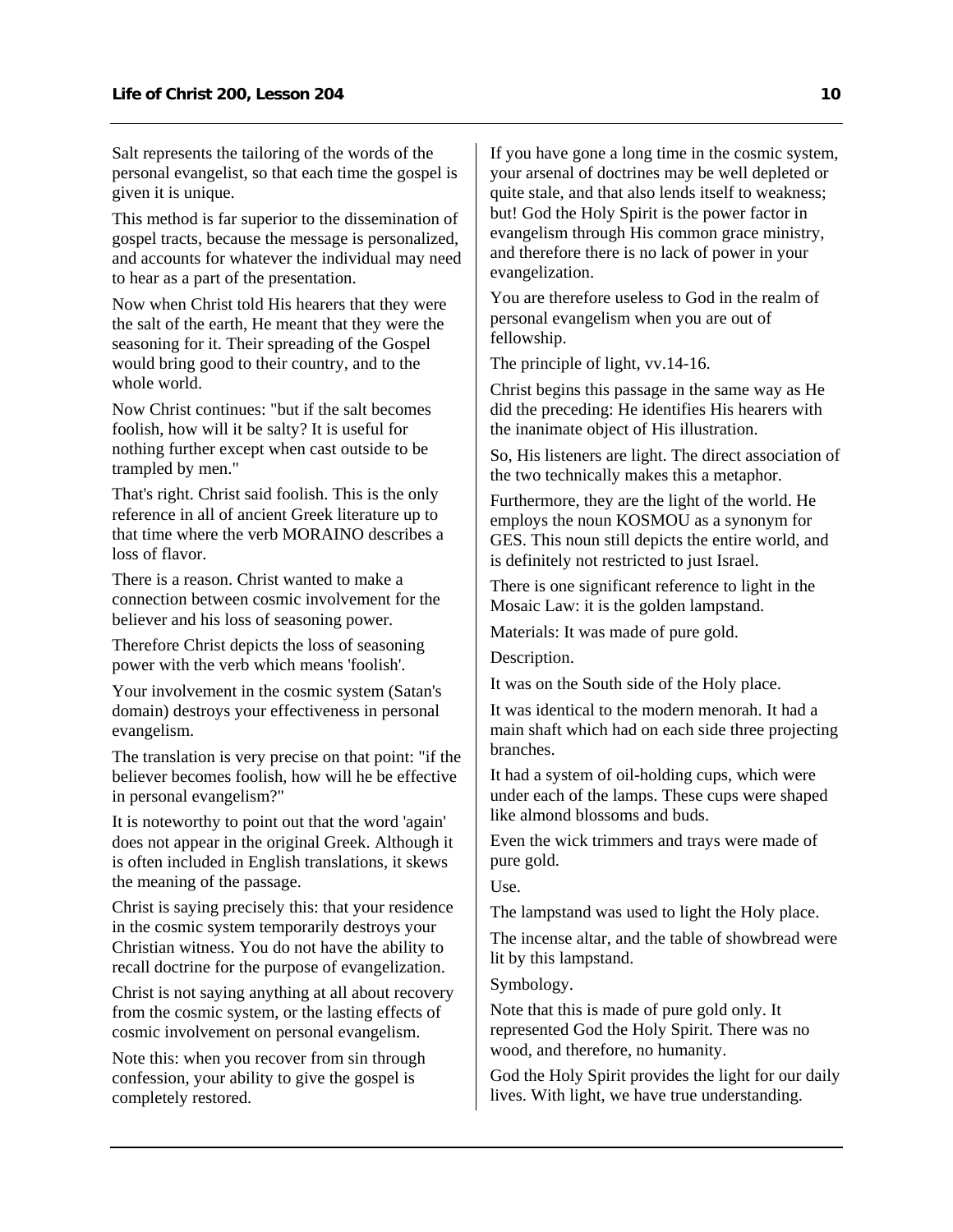Human beings depend very much on sight for understanding. Light is very necessary for sight.

The light is shed on the table of showbread, and thus the Spirit provides light for understanding the Word.

The light is shed on the incense altar, and thus the Spirit provides light for the production of righteousness through the Word.

Note that the Spirit provides light for the life and ministry of Jesus Christ.

Next, Christ relates the unhideability principle. A city is unable to hide while laying on a hill. The picture comes to mind of the modern city with all of its lights lit up at night. As long as that city is on the hill it cannot be hidden in any way.

This relates to the personal witness of the believer in Jesus Christ. You are on the hill when you are in fellowship and under the ministry of God the Holy Spirit.

The city on the hill is fellowship, because this metaphor contrasts the preceding one with regard to content. Since the preceding one is about being out of fellowship, and talks about the weakness of the witness of the one out of fellowship, so this one must be referring to fellowship, and the strength of the witness of the one in fellowship.

There is also a second illustration with light at its core. The lamp is a metaphor for the ministry of the Spirit related to personal evangelism.

Lighting a light is analogous to the moment of salvation for the believer. It is at that moment that the believer receives the ministry of the Spirit. The lamp is re-lit each time the believer confesses his sins.

It is quite foolish to light a lamp and then put it under a cover. To do so would not only eliminate its true effectiveness, but would shortly extinguish the lamp through suffocation.

However, if you put a lamp on a lampstand, you make it effective enough to light everything that is in the house.

This is analogous to the believer who is under the ministry of the Spirit through fellowship.

Again, your personal witness is nothing without the ministry of the Spirit, and you must be in fellowship to tap that.

Without the ministry of the Spirit you are completely helpless to use the doctrines in your soul in the course of a personal evangelism encounter.

"all that is in the house" Is not a reference to people; this is a dative plural adjective and definite article combination - PASIN TOIS. It is instead a reference to things, and so it connects with the doctrine in the soul of the believer.

The lamp is the Holy Spirit; you light it by maintaining and re-establishing fellowship.

The Holy Spirit gives light to all that is in the house of your soul. He uses everything that is there in a witnessing encounter.

The final statement that Christ makes on the subject is in verse 16: "So let your light shine before men, so that they might behold your good works and glorify your Father Who is in heaven."

A very important part of this translation is the meaning of HOUTO.

It denotes that Christ is about to apply his illustration to His listeners.

It takes the metaphor of the preceding verses and makes it real.

"your light" is of course the ministry of God the Holy Spirit specifically related to your 'good works'.

Christ employs the imperative of entreaty to politely communicate a command. In other words, this is not really an option in the Christian life.

The ministry of the Spirit in your soul is to shine before men. This means that you do not stifle that ministry by getting out and staying out of fellowship.

If you remain in fellowship, the ministry of the Spirit is going to shine; and good works are going to result.

KALA ERGA is translated 'good works'. KALA is really a weaker word for good. AGATHOS is the usual word for good manufactured from spirituality.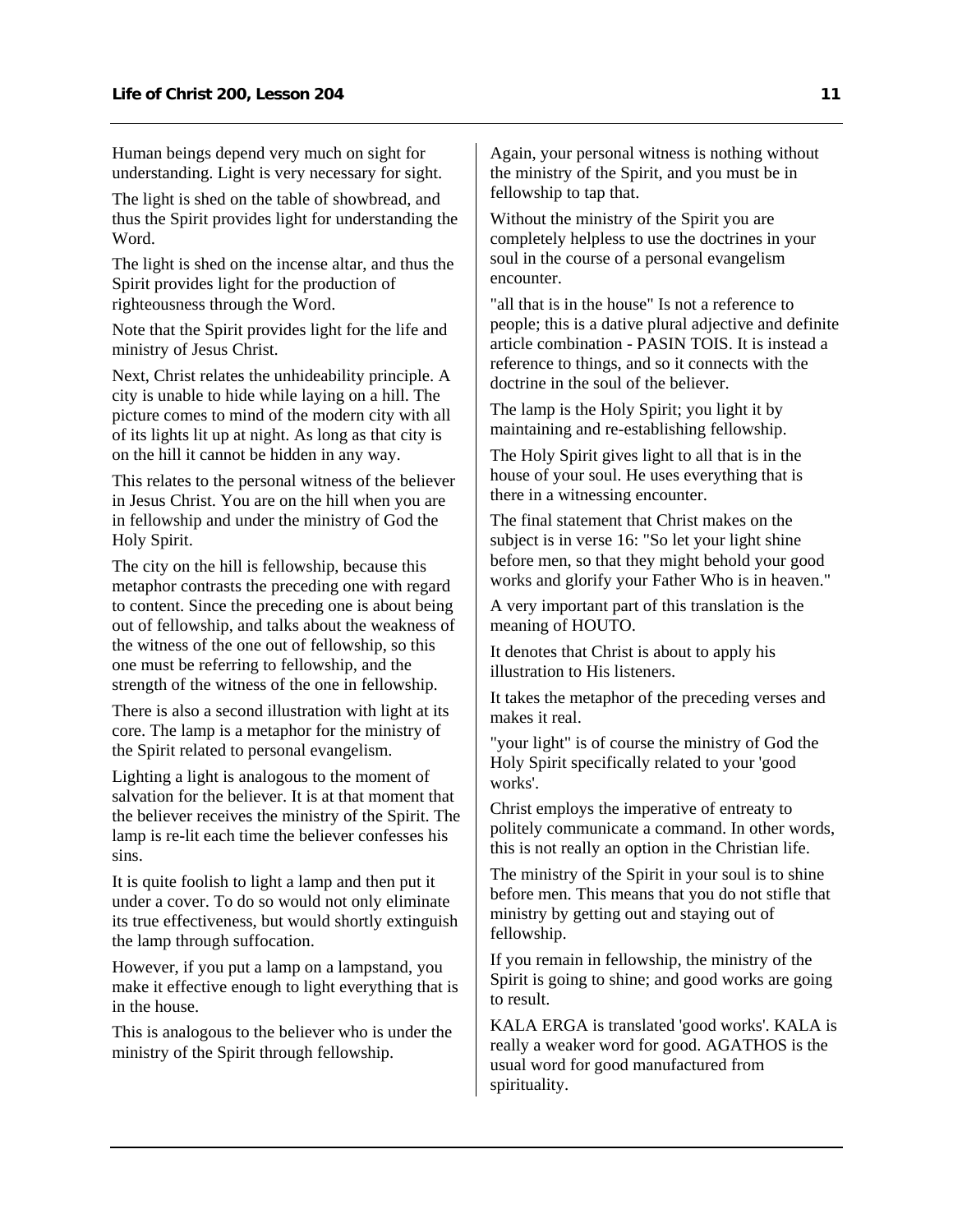<span id="page-13-0"></span>However, it is the right word for describing outward beauty, so it is appropriate here.

Works of outward beauty or good can be many: anything that you do under the power of the Spirit can be a part of this classification.

Works of Christian service, including the function of your spiritual gift; charity; service related to citizenship.

Anything you do that imitates the character of God.

The point is that these works of outward good are visible before men.

This is not something that you must try to do! This is simply what happens when you are under the doctrinal guidance of God the Holy Spirit.

You must not be shy when given the opportunity to let your light shine. To do so is to reject the authority of God the Holy Spirit, and that means sin.

Lighting your light and displaying it for all to see has a purpose: it is so that men might glorify your Father Who is in heaven.

Men glorify God by believing in Jesus Christ. Men glorify God by fulfilling His plan.

#### **Christ and the Law of Moses**

The General Policy of Law in the Kingdom; Christ and the Law of Moses

Matthew  $5.17-20$ 

Translation.

"17 Do not assume that I came to destroy the law or the prophets; I came not to destroy but to fulfill. 18 For truly I say to you until heaven and earth pass away certainly not one jot nor one tittle will pass away from the Law, not until everything happens. 19 Therefore whoever might destroy the least one of these commandments and so teach men, he will be called the least in the kingdom of heaven. But whoever might do and teach, this one will be called great in the kingdom of heaven. 20 For I say to you that if your righteousness does not greatly exceed that of the Scribes and Pharisees, you will definitely not enter into the kingdom of heaven."

Outline.

Christ's relationship with the Law of Moses: the general principle, v.17.

The lasting endurance of the Law, v.18.

Man's responsibility to the Law, v.19.

The status of the destroyers of the Law.

The status of the keepers of the Law.

The value of the Law related to salvation, v.20.

Exposition.

"17 Do not assume that I came to destroy the law or the prophets; I came not to destroy but to fulfill."

Christ had already been the target of opposition from the Pharisees; some of the things He had said were revolutionary. Many began to assume that He was going to destroy the Law.

Because of this, He had to make clear the relationship of His ministry to the Law.

Christ did not come to destroy the law or the prophets.

The freedom code, or the ten commandments was retained entirely.

The spiritual, or the rituals, was retained in content, although the outward form of the ritual was dropped.

The establishment code remained intact, although it would be expanded to include mental attitude sins.

Christ fulfilled the Law and the prophets.

There are hundreds of Messianic prophecies which have been fulfilled by Christ.

Christ fulfilled the prophetic elements of the Law, i.e., the Passover ritual.

Christ also fulfilled the ten commandments by keeping them perfectly throughout His life. He was the one human being with the greatest personal liberty of all time.

And He did it under great personal persecution.

The ten commandments work regardless of personal circumstance. The truth will make you free.

Christ was the greatest citizen of all time, and fulfilled His citizenship to His home nation, which was Rome.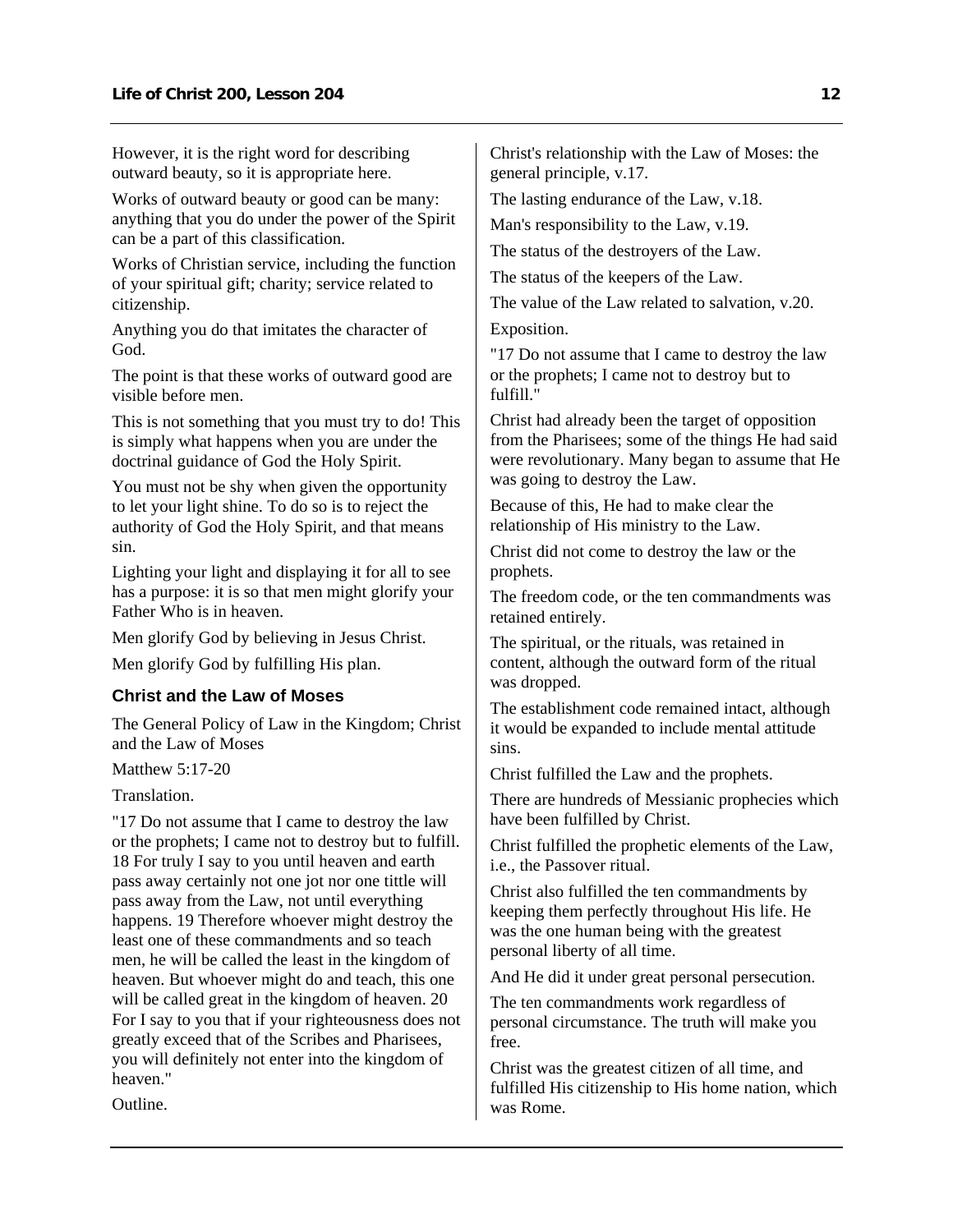"18 For truly I say to you until heaven and earth pass away certainly not one jot nor one tittle will pass away from the Law, not until everything happens."

There are two clues in this verse as to the durability of the Law:

First, it will outlast heaven and earth - the physical universe plus heaven itself. Heaven and earth pass away at the end of the millennium and the final judgment of unbelievers at the great white throne. Revelation 21:1, "Then I saw a new heaven and a new earth, for the first heaven and the first earth had passed away, and there was no longer any sea."

Second it will not pass away until everything happens, that is, every event of human history must come to pass before the Law passes away.

The jot is from the Greek IOTA, the smallest letter of the Greek alphabet. The Hebrew equivalent would have been the YODH.

A tittle is from KERAIA, which is literally horn. It represents any little mark of the Hebrew writing system, including punctuation marks and vowel points.

This is a hyperbole used to communicate that not the smallest part of the Law will be eliminated.

The truth of the Law will never pass away:

God will always be as He is revealed through the Law, for He never changes.

In the same way, sin will always be sin. If God never changes, then neither does the nature of sin.

Likewise, the gospel never changes - Christ is the savior for all dispensations.

The Law communicates many dispensational constants; however, the form of the teaching may change without changing the actual truth that is taught.

Although the truth that is communicated in the Law will never pass away, the ritual system which teaches that truth already has.

"19 Therefore whoever might destroy the least one of these commandments and so teach men, he will be called the least in the kingdom of heaven. But whoever might do and teach, this one will be called great in the kingdom of heaven."

This verse contains two simple principles related to the application of the durability of the Mosaic Law.

If you destroy the least one of these commandments, and so teach men, you will be called the least in the kingdom of heaven.

The Greek word LUO is translated here 'destroy'. The original word means to loose or untie something.

You personally destroy one of the commandments of the Law when you consider it as not binding to you; or when you no longer accept it as an authority over your life.

Personal destruction means that you do not mold your life to Scripture but rather mold Scripture to your life. That is, you begin to change Scripture as a rationalization for your failures.

This is for believers; unbelievers never enter the kingdom of heaven. To be the least in the kingdom of heaven is to be completely without reward at the judgment seat of Christ.

It is one thing to destroy a commandment in your soul; it is a much more severe thing to become the devil's ambassador. If you teach the destruction of the truth of the Law, then you are the devil's ambassador.

However, if you are one to do and teach the Law, then you will be called great.

If you do it, it means that you believe it.

If you believe it enough to do it, then you may go on to teach it. If you go on to teach, it means you are an ambassador for it.

If you are an ambassador for the Law, then you will be called great in the kingdom, that is you will receive your full reward.

"20 For I say to you that if your righteousness does not greatly exceed that of the Scribes and Pharisees, you will definitely not enter into the kingdom of heaven."

The explanatory conjunction GAR points to what has gone previously in the passage. In other words, Christ now explains what He has just said.

Christ injects this here so that He can cover a point that He has yet to cover: it is the case of entrance into the kingdom of heaven. Up to this point